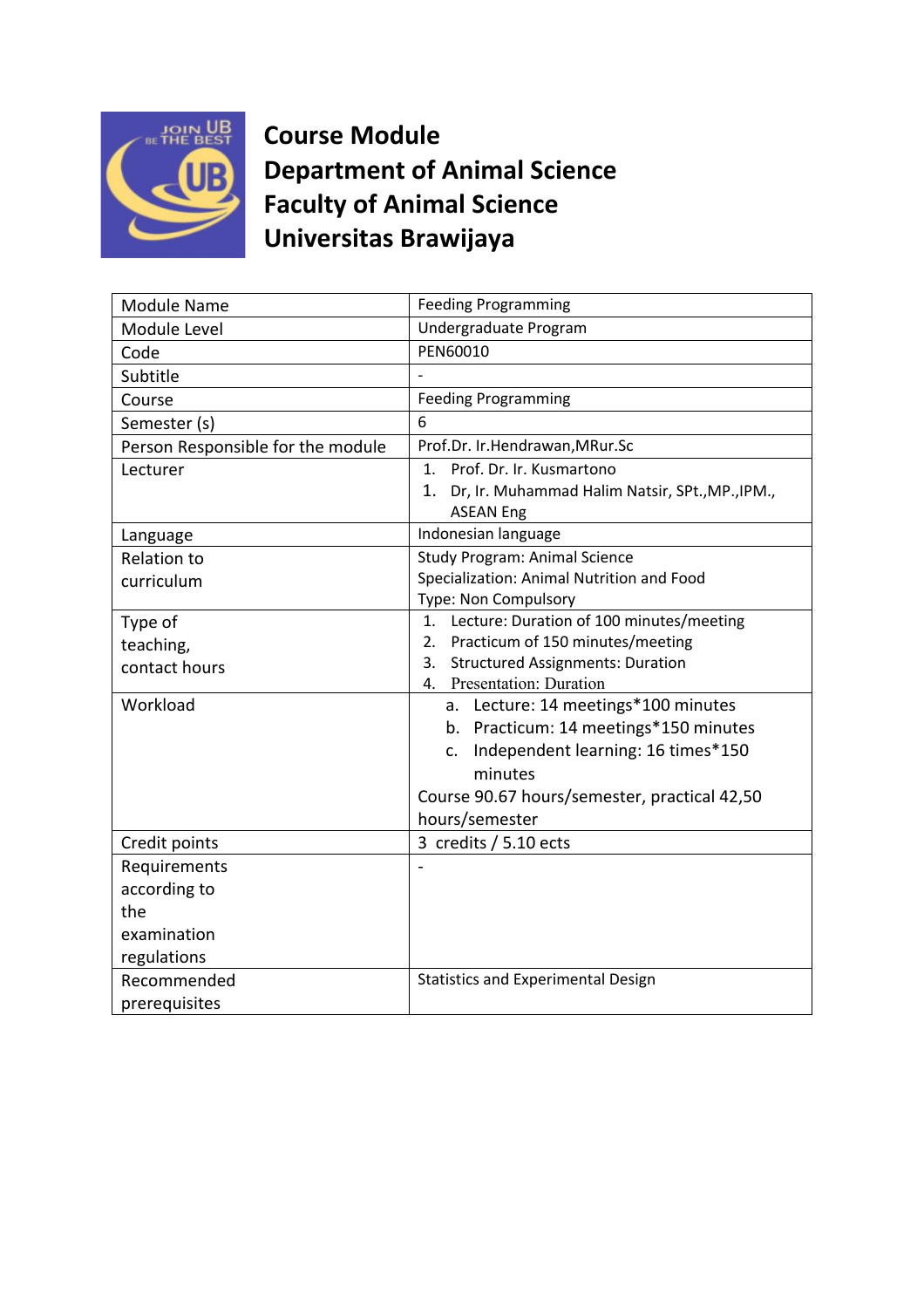| Module                                          | ILO:                                                                                                                                                                                                                                                                                                                                                                                                                                                                                             |
|-------------------------------------------------|--------------------------------------------------------------------------------------------------------------------------------------------------------------------------------------------------------------------------------------------------------------------------------------------------------------------------------------------------------------------------------------------------------------------------------------------------------------------------------------------------|
| objectives/int<br>ended<br>learning<br>outcomes | 1. Capability to analyse the development and<br>implementation of technology through<br>humanities, ethical and scientific value as to<br>provide appropriate solutions and ideas (LO 5).<br>2. Capability to effectively communicate the<br>thought, concept, implementation and analysis in<br>oral and written form, nationally and<br>internationally (LO 9).<br>Demonstrating good capability to be independent<br>3.<br>and to work in team as to identify and analyse<br>problems (LO 11) |
|                                                 | Objetives: This course covers understanding in making<br>animal feed databases and their relationship with<br>nutritional value and learning how to solve a problem in<br>animal feed by making mini software.                                                                                                                                                                                                                                                                                   |
|                                                 | Knowledge: Able to learn and self-learn various,<br>diverse, and advanced feed programming methods<br>which are not discussed in this lecture                                                                                                                                                                                                                                                                                                                                                    |
|                                                 | <b>Skills</b><br>Cognitive: Able to analyze real problems and<br>recommend appropriate solutions, particularly those<br>related to the feed programming                                                                                                                                                                                                                                                                                                                                          |
|                                                 | Phsycomotoric: practical feed programming                                                                                                                                                                                                                                                                                                                                                                                                                                                        |
|                                                 | Competences: Student able to practical feed<br>programming                                                                                                                                                                                                                                                                                                                                                                                                                                       |
| Content                                         | 1. Variety of animal feed in tropical and sub-<br>tropical regions<br>The basis for preparing the animal feed<br>2.<br>database<br>3. Formulation Theory of Animal Ration<br>Dbase program<br>4.<br>Introduction to Linear programming<br>5.<br>Familiarize with Microsoft Office Excel program<br>6.<br>and its application for creating simple programs<br>for Animal Feed Ration Creation<br>Application of the Ration Compilation Program<br>7.<br>of Feed Live International                |
| Study and                                       | A minimum attendance of 80% to take the Final                                                                                                                                                                                                                                                                                                                                                                                                                                                    |
| examination                                     | Exam                                                                                                                                                                                                                                                                                                                                                                                                                                                                                             |
| requirements                                    | Multiple Choice/Essay/Group Presentation/etc.                                                                                                                                                                                                                                                                                                                                                                                                                                                    |